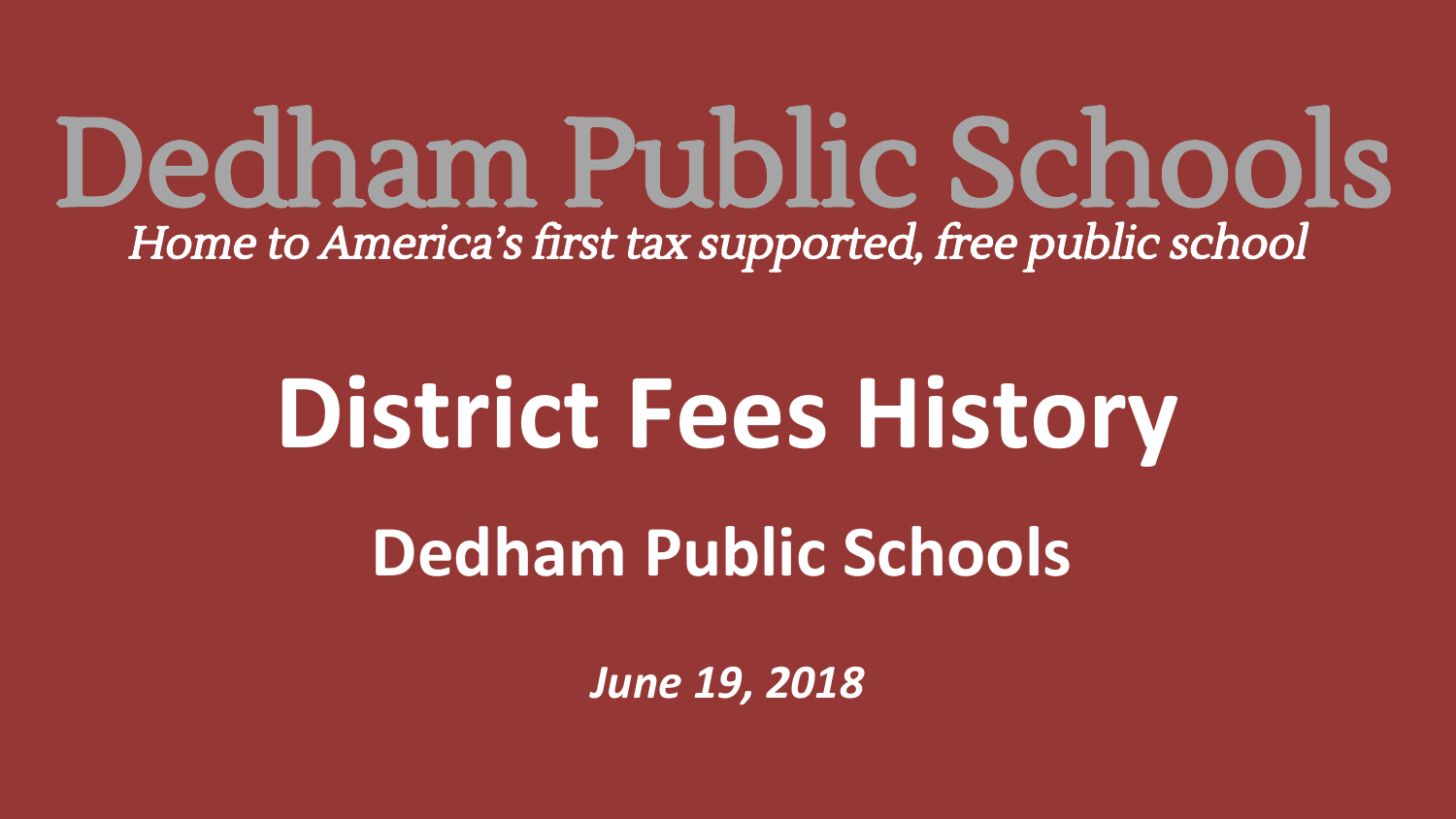

|                           |             |             | <b>DEDHAM PUBLIC SCHOOLS</b> |             |             |             |                  |
|---------------------------|-------------|-------------|------------------------------|-------------|-------------|-------------|------------------|
|                           |             |             | FEES COLLECTED AND DEPOSITED |             |             |             |                  |
|                           |             |             | <b>FY13 - FY18</b>           |             |             |             |                  |
|                           |             |             |                              |             |             | to date     |                  |
|                           | <b>FY13</b> | <b>FY14</b> | <b>FY15</b>                  | <b>FY16</b> | <b>FY17</b> | <b>FY18</b> |                  |
| <b>KINDERGARTEN FEES</b>  | \$331,343   | \$336,551   | \$335,750                    | \$278,604   | \$176,694   | \$2,460     | (owed from FY17) |
| <b>ATHLETIC USER FEES</b> | \$132,340   | \$137,453   | \$98,515                     | \$105,237   | \$101,974   | \$86,883    |                  |
| <b>AP FEES</b>            | \$21,824    | \$19,292    | \$33,976                     | \$38,122    | \$41,970    | \$16,556    |                  |
| YELLOW BUS USER FEES      | \$102,555   | \$111,279   | \$100,423                    | \$111,424   | \$101,535   | \$85,316    |                  |
| <b>TOTAL</b>              | \$588,062   | \$604,575   | \$568,664                    | \$533,387   | \$422,173   | \$191,214   |                  |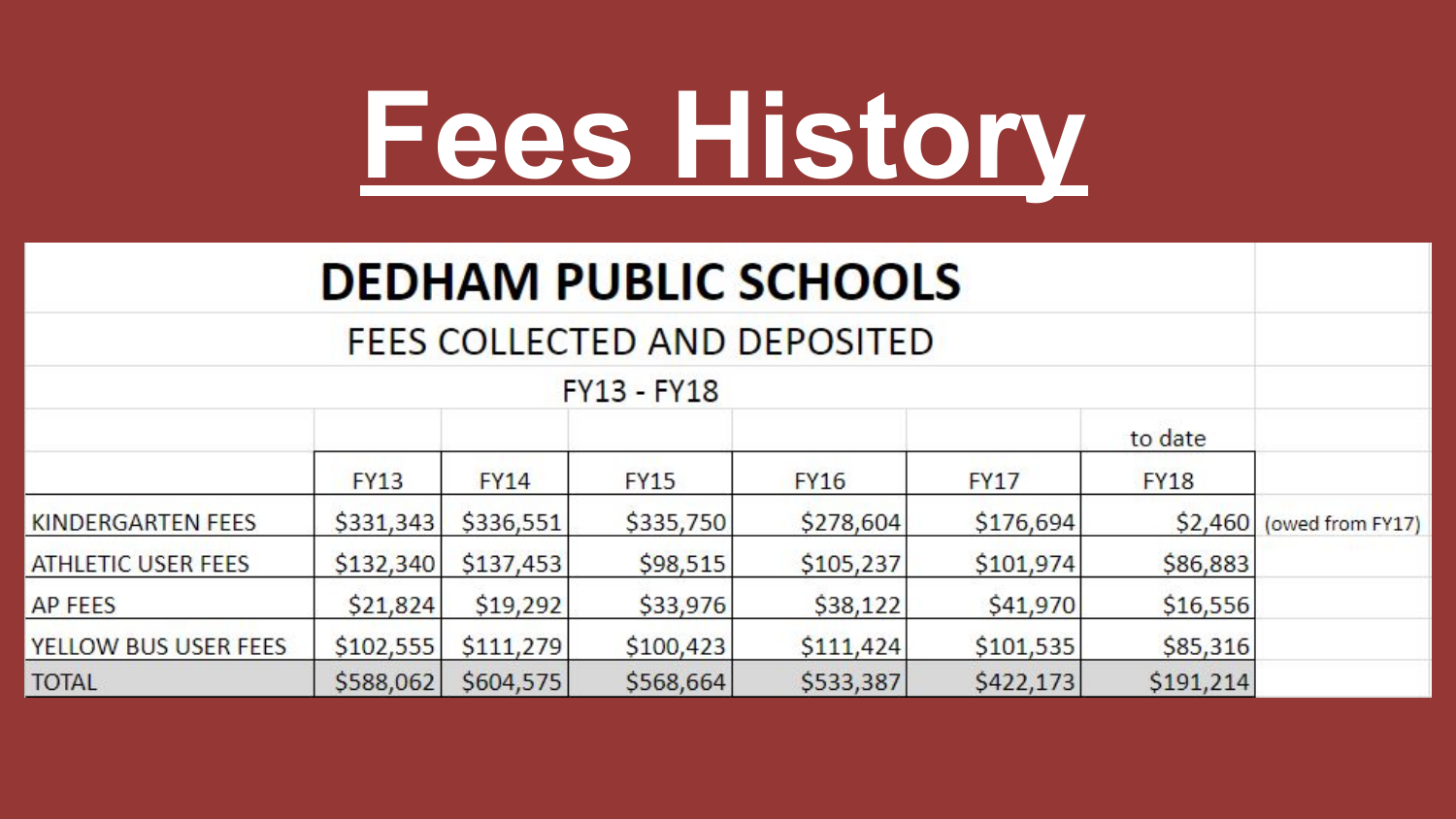# **Budget Offsets**

|                                 | <b>FY2016</b>         | <b>FY17</b>                         | <b>FY18</b>           | <b>FY19</b>           |               |
|---------------------------------|-----------------------|-------------------------------------|-----------------------|-----------------------|---------------|
|                                 | <b>Budget Offsets</b> | <b>Budget Offsets</b>               | <b>Budget Offsets</b> | <b>Budget Offsets</b> | <b>TOTALS</b> |
| <b>Full Day Kindergarten</b>    | \$125,000             | \$125,000                           | \$236,000             |                       | \$486,000     |
| <b>Athletic Fees Reduction</b>  |                       |                                     | \$42,500              |                       | \$42,500      |
| <b>AP Exam Fees Reduction</b>   |                       |                                     | \$20,000              |                       | \$20,000      |
| <b>Yellow Bus Fee Reduction</b> |                       |                                     |                       | \$30,000              | \$30,000      |
|                                 |                       | <b>Budget Offsets Grand Total =</b> | \$578,500             |                       |               |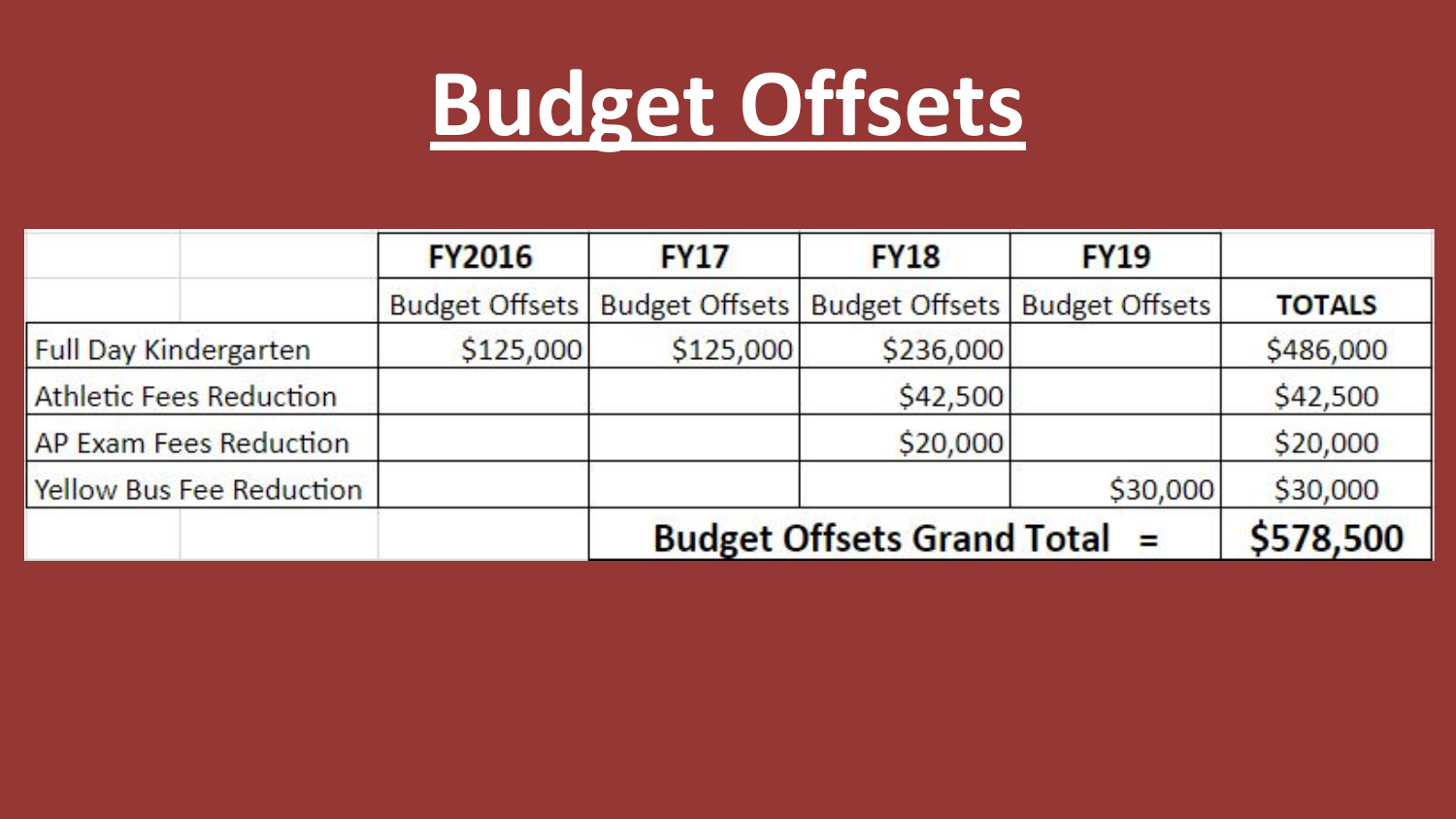## **Full-Day Kindergarten Fees**

2014-15 : Fee = \$3500 Collections = \$335,750  $2015 - 16$  : Fee =  $$2500$  Collections =  $$278,604$  $2016 - 17$ : Fee =  $$1500$  Collections =  $$176,694$  \*\*

2017-18 : Fee =  $$0$  Collections =  $$2,460$  (from FY17)

#### \*\* Full Time Kindergarten teacher + para added (~\$90,000)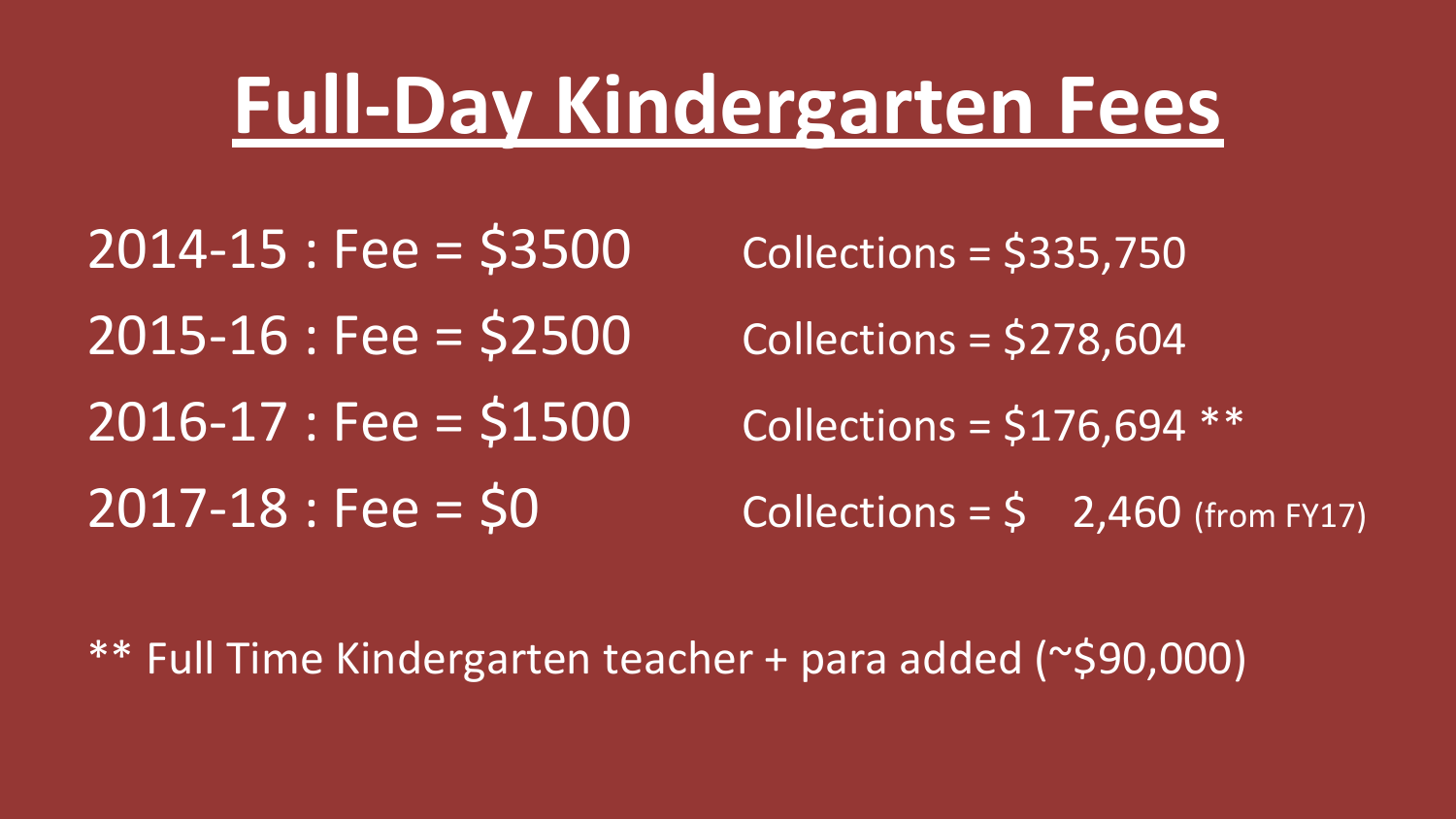# **High School Athletics User Fees**

Free/reduced lunch = no fee

2016-17 : Fee = \$125/sport; Cap = \$500/family Total Collections = \$101,974 (includes DMS)

 $2017 - 18$ : Fee = \$75/sport; Cap = \$300/family Total Collections =  $$86,883$  (includes DMS)

 $FY18$  Budget Offset =  $$42,500$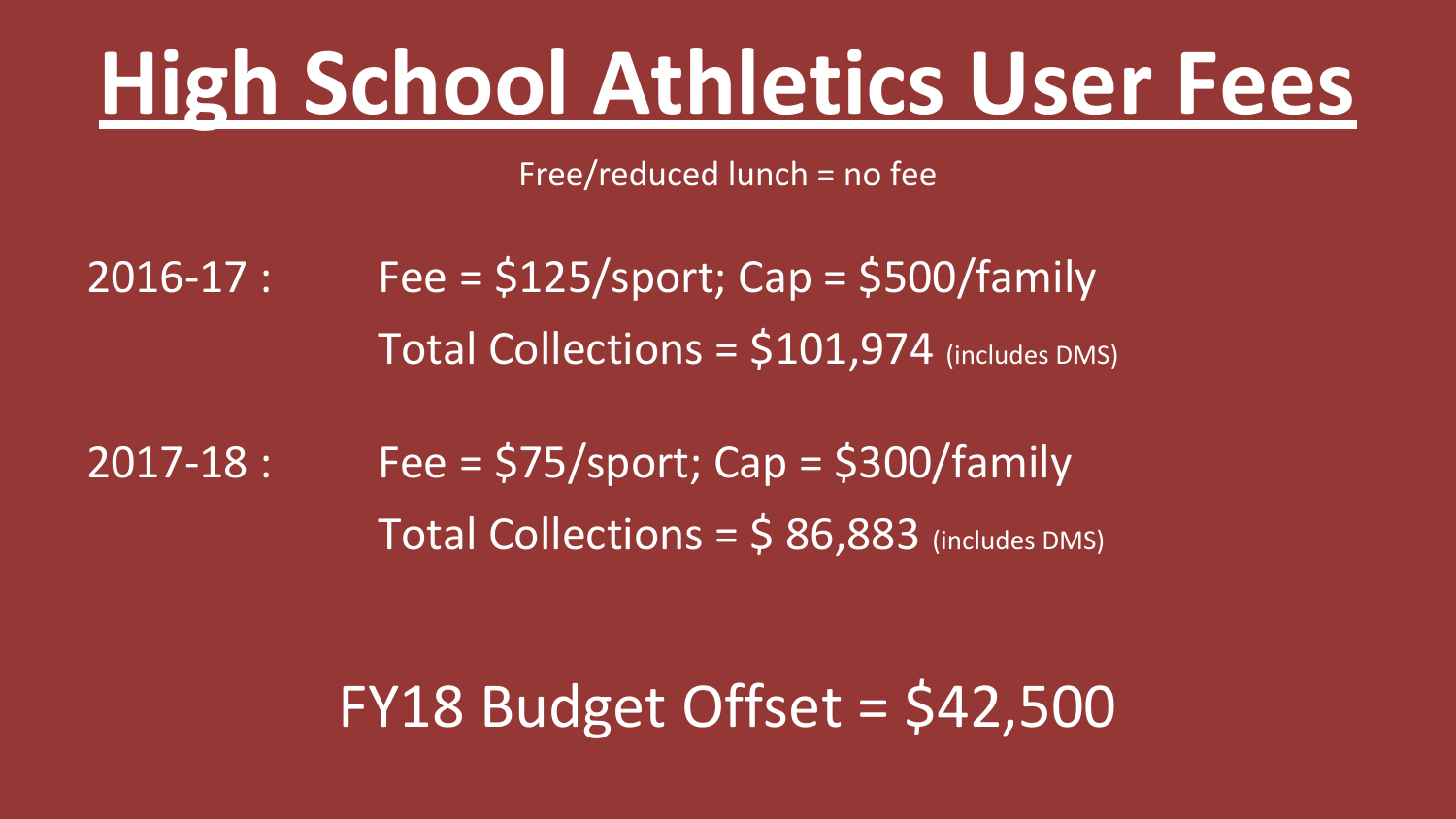## **Advanced Placement (AP) Exam Fees**

Free/reduced lunch = reduced fee (\$18/exam)

- 2016-17 : Fee = \$93/exam Total Collections = \$41,970
- 2017-18 : Fee = \$50/first exam; \$25/2nd exam; \$0 for all additional exams (per student)

Total Collections = \$ 16,556 FY18 Budget Offset = \$20,000